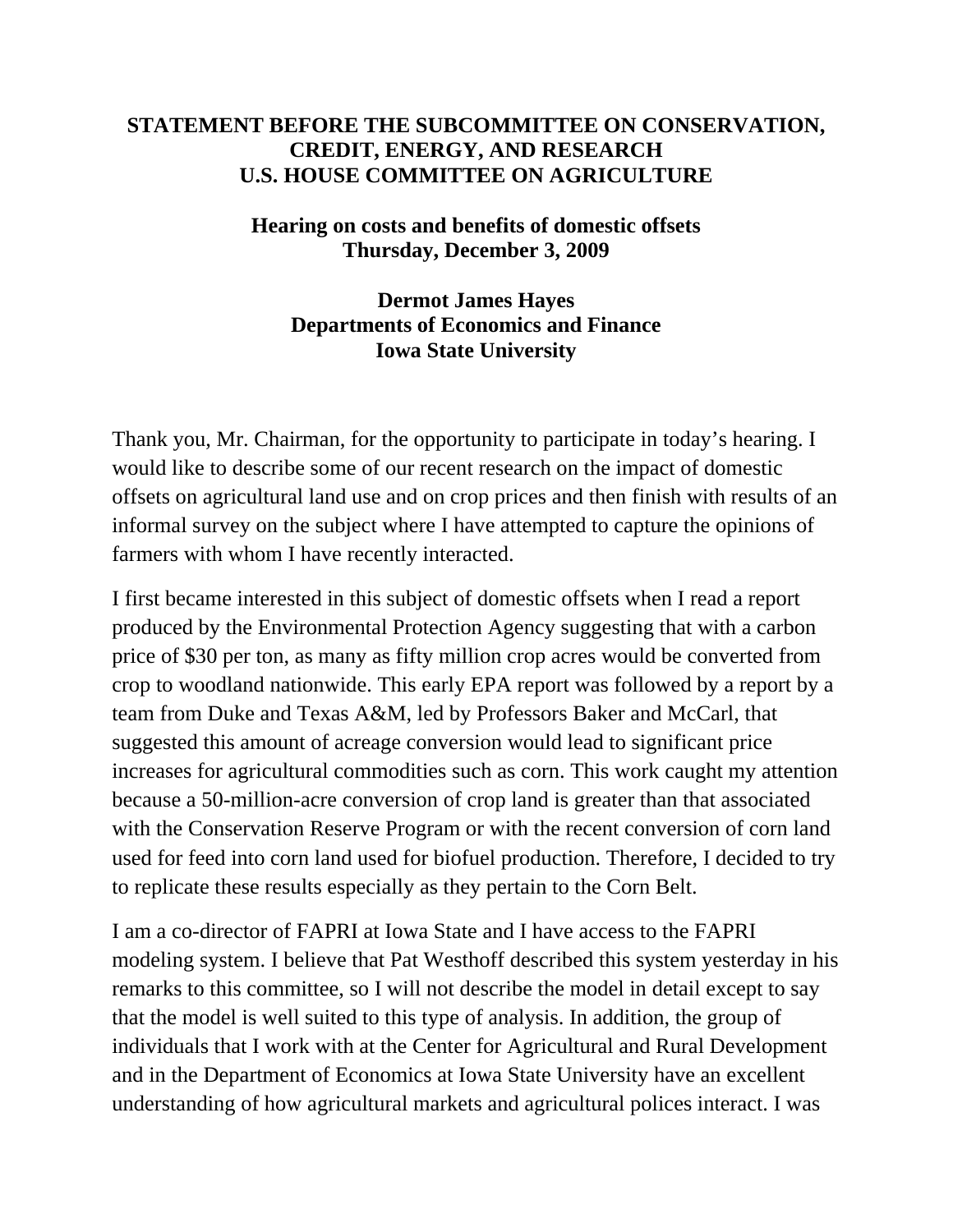able to draw on the expertise of a large group of experts as I prepared these remarks.

First, we decided to examine the EPA estimate of cropland conversion in the Corn Belt. To do this, we compared the offset value of trees grown for purposes of carbon sequestration against the current value of this land in agriculture. To estimate the carbon value of cropland in the Corn Belt, we used data from Lewandrowski on the sequestration rates in metric tons of  $CO_2$ -equivalent per acre for different tree types in different regions of the country. We converted these rates to an annual cash rent equivalent by multiplying the average annual sequestration amount in tons by \$30. I realize that there are other ways of examining this issue and we do plan to pursue other more sophisticated methods, but for now this method is as accurate as we can be. Our results suggest that Corn Belt land would have an annual offset value in the range of \$102 to \$132 per acre and that land in the Lake States would have a value of about \$146 per acre. These cropland conversion values are about 50% greater than for pasture in the same region because pasture land has more stored carbon to begin with.

| Region                | Tree                  | <b>Cropland to Forest</b> | <b>Pasture to Forest</b> |  |  |  |
|-----------------------|-----------------------|---------------------------|--------------------------|--|--|--|
| Appalachia            | Southern Pine         | $$172.80 - $189.30$       | $$102.90 - $112.80$      |  |  |  |
| Corn Belt             | White/Red Pine        | $$102.90 - $132.90$       | $$93.00 - $122.70$       |  |  |  |
| <b>Delta States</b>   | Southern Pine         | \$189.00                  | \$112.80                 |  |  |  |
| <b>Lake States</b>    | White/Red Pine        | \$146.10                  | \$136.20                 |  |  |  |
| Northeast             | White/Red Pine        | \$132.90                  | \$122.70                 |  |  |  |
| <b>Pacific States</b> | Douglas Fir/Ponderosa | $$86.10 - $89.70$         | $$79.80 - $96.30$        |  |  |  |
| Southeast             | Southern Pine         | \$172.50                  | \$102.90                 |  |  |  |

**Offset Values in US\$ per Acre at Carbon Price of \$30/metric ton** 

Next, we decided to compare the current cash rents in agriculture against the value of this land in an agricultural offset program. For purposes of this comparison, it is important to realize that cash rents vary widely in the Corn Belt because the suitability of the ground for corn and soybean production varies so much from farm to farm and from county to county. This is an important distinction because it seems likely that land owners will enroll the lowest quality ground in an offset program, much as was the case for the CRP program.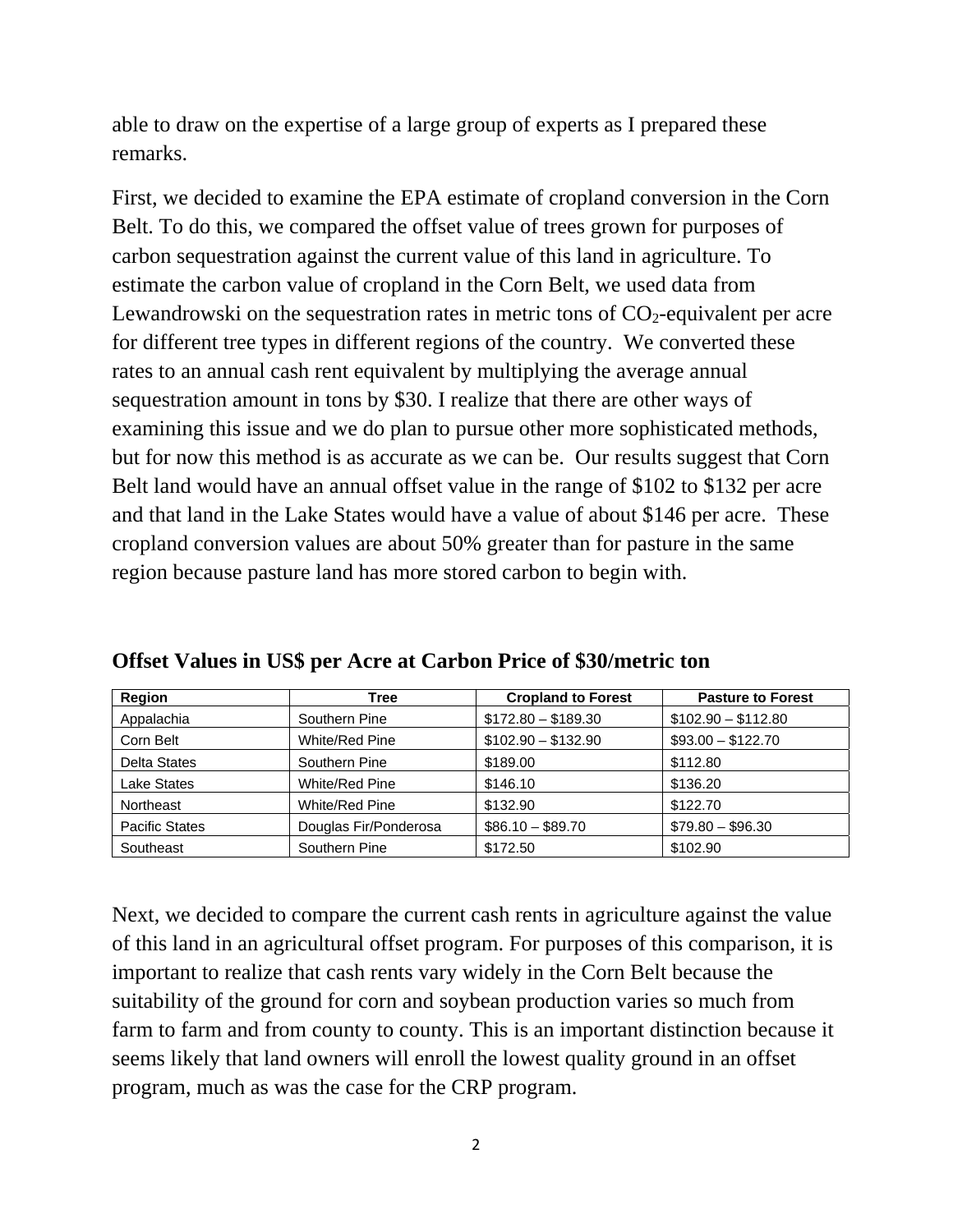We were able to obtain survey data for cash rents on 3,000 Iowa farms for 2009 from Dr. William Edwards at Iowa State University and we used this as the basis for comparison. We also found 2009 cash rental data by county from the USDA National Agricultural Statistics Service. We used the coefficient of variation from the Iowa State University data as a measure of the dispersion of cash rents across farms, and we used the \$145 per acre mean of the Corn Belt county data as a measure of the current average farm rent. This distribution suggested that at an offset value of \$110 per acre, 20% or 22.5 million acres of Corn Belt land would be converted to trees. At \$118 per acre, the number of acres converted would be 25% of the total. These results are remarkably consistent with the EPA results for crop land conversion in the Corn Belt. We did not have adequate rental data for other regions of the country and we were therefore unable to verify the EPA results for those regions; however, these other results also make intuitive sense.



Next, we took the EPA estimates of regional cropland conversion and ran them through the FAPRI model to estimate the impact on crop prices. The FAPRI model is an annual model and it can be used for projections as far out as 2023. Therefore, we assumed that the \$30-per-ton carbon price would be reached by that date and that the rate of increase in carbon process prior to that date is linear.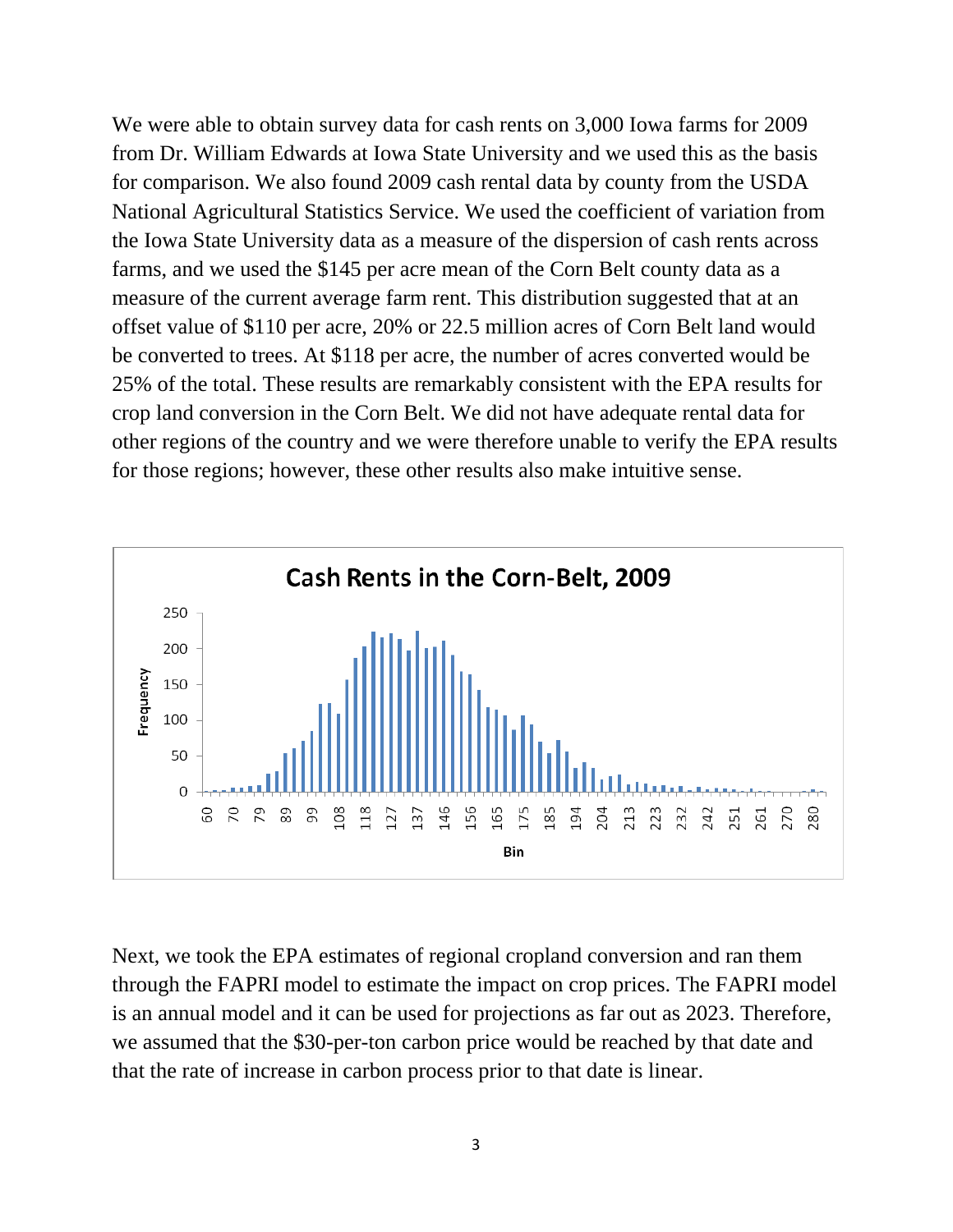| <b>Region</b>       | $%$ of | total 2009 | 2010 | 2011 |   |   | 2012 2013 2014 2015 2016 2017 2018 2019 |    |    |    |    |    | 2020 | 2021 | 2022 | 2023 |
|---------------------|--------|------------|------|------|---|---|-----------------------------------------|----|----|----|----|----|------|------|------|------|
| Corn Belt           | 50%    |            | ົ    |      | 5 |   | 9                                       | 11 | 13 | 14 | 16 | 18 | 20   | 21   | 23   | 25   |
| <b>Delta States</b> | 32%    |            |      | ◠    | 3 | 5 | 6                                       |    | 8  | 9  | 10 | 11 | 13   | 14   | 15   | 16   |
| <b>Far West</b>     | 2%     |            | 0    |      | 0 | 0 | 0                                       | 0  |    |    |    |    |      |      |      |      |
| <b>Lake States</b>  | 3%     |            | 0    |      | 0 | 0 |                                         |    |    |    |    |    |      |      |      | ົ    |
| Southeast           | 3%     |            |      |      | 0 | 0 |                                         |    |    |    |    |    |      |      |      | ົ    |
| South Plains        | 10%    |            |      |      |   |   | ⌒                                       | ⌒  | 3  | 3  | 3  | 4  | 4    |      | 5    | 5    |

The results suggest that by 2023, the price of corn would be about 28% higher than in our baseline and that the price of soybeans would be 20% higher. Our corn price results are slightly lower than in the Baker-McCarl study and our soybean results are slightly higher, but given the enormous difference in our approach, the results are remarkably consistent.

The FAPRI model did suggest that with higher crop prices, about 10 million acres of pasture and CRP would be converted into cropland so that the net price impact described here is for 40 million acres of conversion.

| Commodity | McCarl (\$30/mt) | Our results (\$30/mt) |
|-----------|------------------|-----------------------|
| Cotton    | $+9.77%$         | $+10.10%$             |
| Corn      | +40.76%          | +27.60%               |
| Soybeans  | $+9.40%$         | $+20.5%$              |
| Wheat     | $+14.23%$        | $+14.60%$             |
| Sorghum   | $+5.50%$         | +23.40%               |
| Rice      | $+1.25%$         | +28.40%               |

Finally, I would like to describe the reaction that I have had from about 250 farmers that have listened to earlier versions of this presentation. I conducted this survey by presenting the results and then asked the group if they were for or against the concept as described. About half the participants were livestock producers, and as I had expected, they were against the concept because of the increase in feed costs. The other half were specialized crop growers and, to my surprise, they were also against the concept. I had expected that this group would be in favor.

After some consideration, I was able to come up with a reason for the opposition from crop growers. The key is that the particular individuals I asked are actively involved in growing crops and, as such, they did not wish to reduce the size of their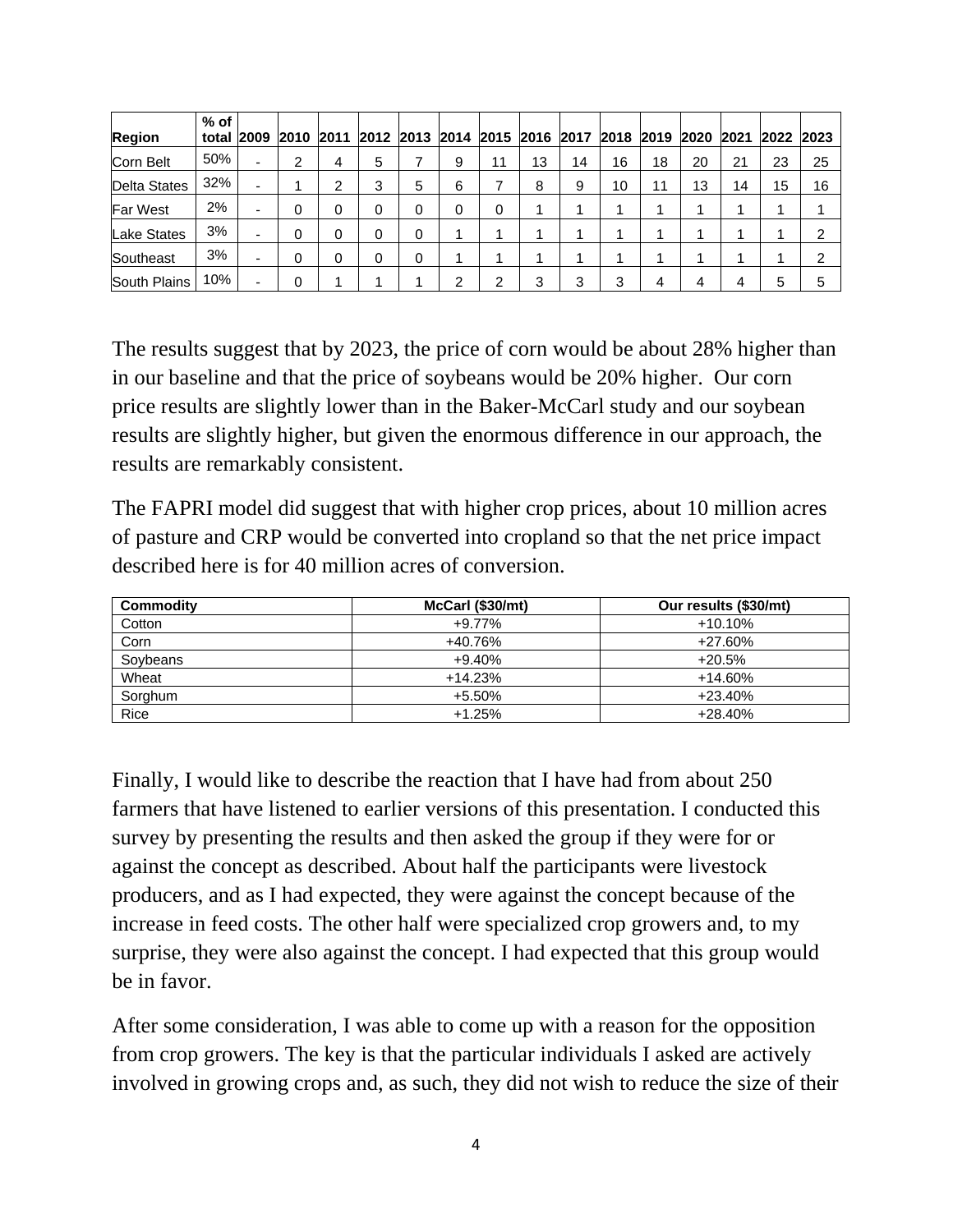own operation by converting land. Almost all participants also rent land from investors, or from landowners who have retired and/or who live out of state. Approximately 60% of the land farmed in Iowa is operated by someone other than the owner and about 80% of the land in Illinois is in this category. Because I conducted my survey among actively involved farmers in Iowa, I simply missed the group of people who own land but do not farm it themselves. I am sure that this second group would be more favorable towards the domestic offsets, because the program would offer them leverage when negotiating cash rents. I should acknowledge here that my wife and I own several hundred acres of crop land in Iowa.

However, the farm operators would see increases in the cost of renting land and this explains their opposition. Crop growers see a big difference between policies that increase crop prices because of demand pull (as was the case for ethanol) and policies that increase crop prices due to cost push as would be the case here.

I have not had a chance to present these results to agribusiness companies, but I would assume that those who provide machinery and seed genetics would prefer to see cropland remain in production, while those who provide equipment for conversion of land into trees would be supportive of the policy. People and businesses involved in the food industry and food security programs are also likely to be opposed to the domestic offsets because of the impact the program would have on food prices.

One last group worth considering is those who live in rural towns but who are not directly involved in production agriculture or land ownership. My sense is that this group would prefer to retain the economic activity associated with crop production, in part because of the negative impact that the CRP program had on some small towns.

I do see a way to make this program beneficial for almost all involved. The answer is to limit the conversion of crop land for domestic offsets and confine this activity to pasture, CRP, and publically owned lands. Alternatively, the U.S. could explore other opportunities to sequester carbon, such as that provided by using crop residues and other forms of cellulose to produce biochar and burying the biochar in the soil. Such a program might sequester similar amounts of carbon, while creating much smaller discontinuities for agriculture, industry, and rural communities.

Thank you for the opportunity to present this research and these remarks.